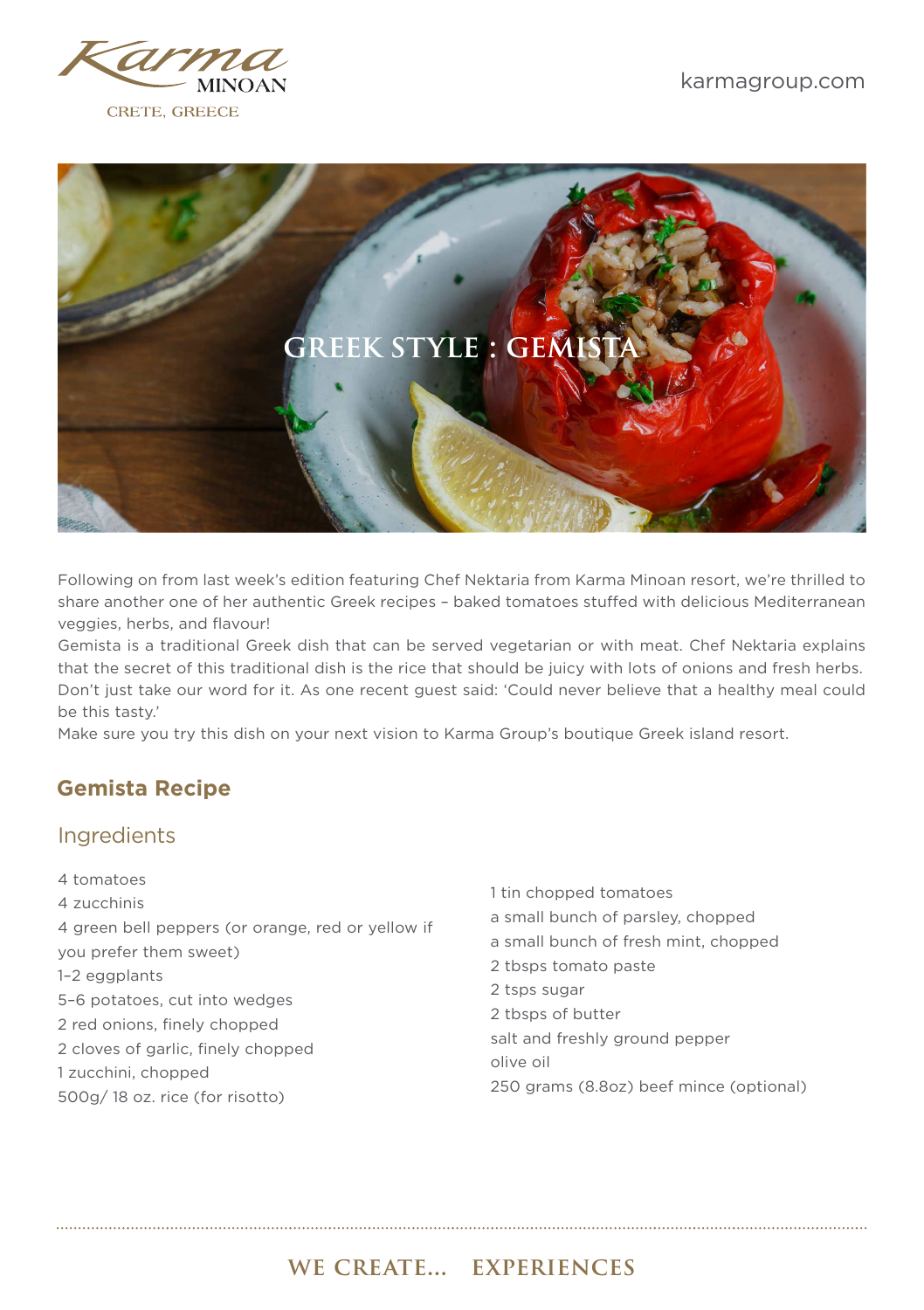



#### **Instructions**

To prepare this delicious Greek stuffed tomatoes recipe, start by washing thoroughly your vegetables. Slice off the top of the tomatoes; using a spoon remove the flesh of the tomatoes and keep it in a bowl. (The flesh of the tomatoes will be the base for the tomato sauce for the Gemista.) Slice off the top of the eggplants and remove the flesh, using a spoon. Cut the flesh of the eggplants in small cubes and set aside, as you will use them later for the filling of the Gemista. Slice off the top of the peppers and remove the seeds and white parts from the inside. Place the empty vegetables on a large baking tray. Try to leave the vegetables as thin as possible, leaving just a little of the flesh, but be careful not to poke through their skin. Season the empty vegetables with a pinch of salt and sugar and add a little butter on the bottom of each one.

Prepare the sauce for the Gemista. In a blender add the flesh of the tomatoes, 5-6 tbsps olive oil, the tomato paste, sugar, season with salt and pepper and mix to combine. Set aside.

Prepare the filling for the Gemista. In a saucepan add some olive oil and sauté the onions, until translucent. Chop the zucchini in small cubes, add in the saucepan and sauté for one more minute. At the end add the flesh of the eggplants (chopped) and the chopped garlic and sauté, until softened. Add the rice and continue sautéing, unit it becomes transculent. Pour in 1 tin chopped tomatoes and season with salt and pepper. As soon as the liquid has been absorbed, the stuffing is ready. Remove the pan from the stove and stir in the fresh herbs.

Meat Variation: If you prefer your gemista spiced up with some meat, try sizzling 250grams (8.8oz) of ground beef with the onions in the step above. Once the beef juices have been absorbed and the meat is done, chop the zucchini in small cubes, add in the saucepan and sauté for one more minute. At the end add the flesh of the eggplants (chopped) and the chopped garlic and sauté, until softened. Add the rice and continue sautéing, until it be-

# we create... experiences